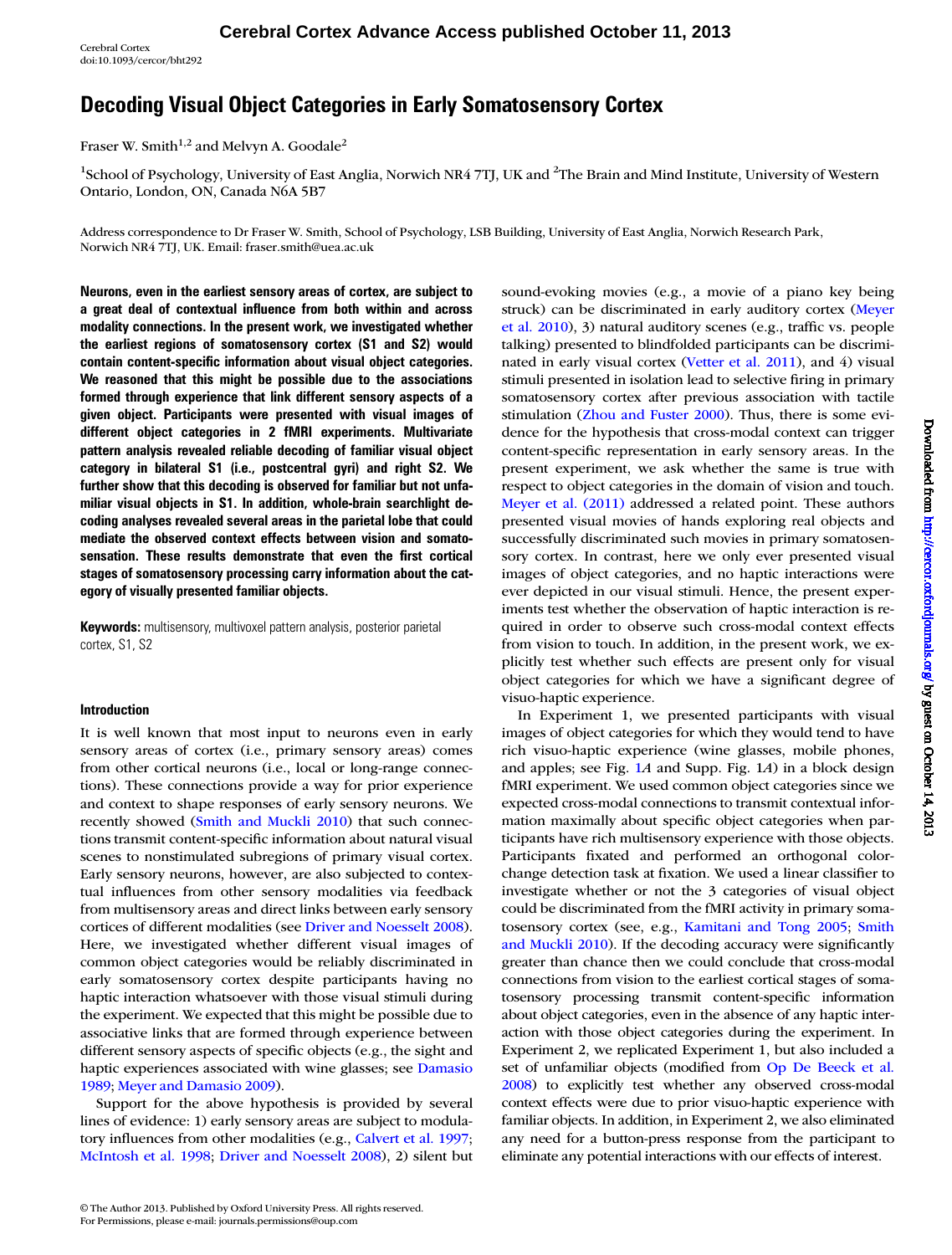<span id="page-1-0"></span>

Figure 1. Visual object categories and exemplars. (A) The 3 different familiar visual object categories (rows: wine glasses, mobile phones, and apples) and individual exemplars (columns) shown to participants in Experiments 1 and 2. (B) The 3 different unfamiliar object categories (cubies, smoothies and spikies: modified from [Op De Beeck et al, 2008\)](#page-11-0) that were shown to participants in Experiment 2. To see a full color version of this figure, please see [Supplementary Material](http://cercor.oxfordjournals.org/lookup/suppl/doi:10.1093/cercor/bht292/-/DC1).

#### Materials and Methods

#### Subjects

A total of 8 right-handed (via self-report) participants took part in Experiment 1 (6 females) and a new set of 10 right-handed (via selfreport) participants took part in Experiment 2 (6 females). All participants gave written, informed consent in accordance with procedures approved by the ethics committee of the Department of Psychology at the University of Western Ontario.

#### Stimuli and Design

Participants were presented with full color images of visual objects in a block design protocol. There were 9 images in Experiment 1, comprising 3 different exemplars of three different categories of visual object (wine glasses, mobile phones, and apples; see Fig. 1A and [Supplemen](http://cercor.oxfordjournals.org/lookup/suppl/doi:10.1093/cercor/bht292/-/DC1)[tary Fig. 1](http://cercor.oxfordjournals.org/lookup/suppl/doi:10.1093/cercor/bht292/-/DC1)A). We chose these visual objects categories since most participants would tend to have a rich haptic experience with such objects. Each stimulus was superimposed upon a white background of 14 by 14° of visual angle. The maximum horizontal and vertical extent of any stimulus was ∼10.5° and 12°, respectively.

Each run comprised 18 stimulation blocks (12 s) preceded and followed by blocks of fixation (12 s). Thus, each visual image was shown twice within 1 run, with the sequence being randomly determined. Each run lasted hence 444 s, allowing for an initial 12 s of fixation. Within each 12 s block of stimulus presentation, the stimulus was flashed on and off repeatedly (i.e., on 200 ms, off 200 ms, repeated 30 times; we used this presentation cycle to maximize signal to noise, see [Smith and Muckli 2010\)](#page-11-0). Participants were instructed to maintain fixation throughout each run on a small central fixation checkerboard (0.4°). The task of the participant was to monitor the stream of frames for a change in color of the fixation marker (randomly chosen frames were changed from black and white to red and green). Participants responded to such a change with a button press with their left (i.e., nondominant) hand. Note that this task is orthogonal to the category of visual object presented. Participants completed between 4 and 6 runs of the main experiment.

In an independent finger-mapping experiment, we localized the cortical representation of the first 4 digits of the right (dominant) hand in the primary and secondary somatosensory cortices (see, e.g., [Ruben](#page-11-0) [et al. 2001](#page-11-0); Van [Westen et al. 2004](#page-11-0); [Huang and Sereno 2007](#page-11-0); [Nelson](#page-11-0) [and Chen 2008](#page-11-0)). Note that no mention of this part of the experiment, which was run at the very end of the session, was ever made to participants until all the visual object runs had been completed. We stimulated the pads of the first 4 digits of the right hand in a random sequence as in [Huang and Sereno \(2007\)](#page-11-0) in a traditional block design (alternating blocks of 12 s stimulation vs. baseline). We chose this localizer design after pilot-testing revealed that it reliably activated both primary and secondary somatosensory cortices. There were 18 stimulation blocks in each run, each preceded and followed by 12 s of baseline, thus giving a total run length of 444 s. Small plastic clamps were placed around the pad of each of the first four fingers that could be driven by air pressure to displace the skin surface (somatosensory stimulus system, 4D neuroimaging). The amplitude and timing of stimulus delivery was controlled by a pneumatic delivery system (300 ms off, 100 ms on, within each 12-s stimulation block), itself controlled via in-house software written in Matlab. Participants were required to close their eyes for the duration of each finger mapping run. Each participant completed either 2 or 3 runs of this localizer.

In Experiment 2, participants were presented with the same objects as those in Experiment 1 (i.e., familiar objects: wine glasses, mobile phones, and apples) as well as a matched set of unfamiliar objects (Fig. 1B and [Supplementary Fig. 1](http://cercor.oxfordjournals.org/lookup/suppl/doi:10.1093/cercor/bht292/-/DC1)B). The unfamiliar objects were included to explicitly test to what extent prior visuo-haptic experience with the object categories might mediate decoding from visual images in somatosensory cortex. There were 3 categories of unfamiliar object (modified from [Op De Beeck et al. 2008](#page-11-0)): cubies, smoothies and spikies (see Fig. 1B and [Supplementary Fig. 1](http://cercor.oxfordjournals.org/lookup/suppl/doi:10.1093/cercor/bht292/-/DC1)B) and 3 instances of each category to match the design with the familiar objects. In a block design, each object (9 familiar plus 9 unfamiliar) was presented for 12 s, being preceded and followed by 12 s fixation. Order of object presentation was random and participants each completed 10 runs. The task in this experiment was altered in order to remove any requirement for a finger-based button response—hence, participants again fixated centrally but here simply had to count the number of fixation color changes present in each run (randomly sampled from 7 to 17). In addition, we again performed a finger mapping experiment as in Experiment 1 but, this time, we mapped the digits of both hands independently (left and right). The remaining details were the same as Experiment 1.

#### MRI Data Acquisition

Visual images were rear projected via an LCD projector (Silent Vision 6011, screen resolution of  $1024 \times 768$ , Avotec) onto a screen mounted behind the participant as he or she lay in the bore of the magnet. MRI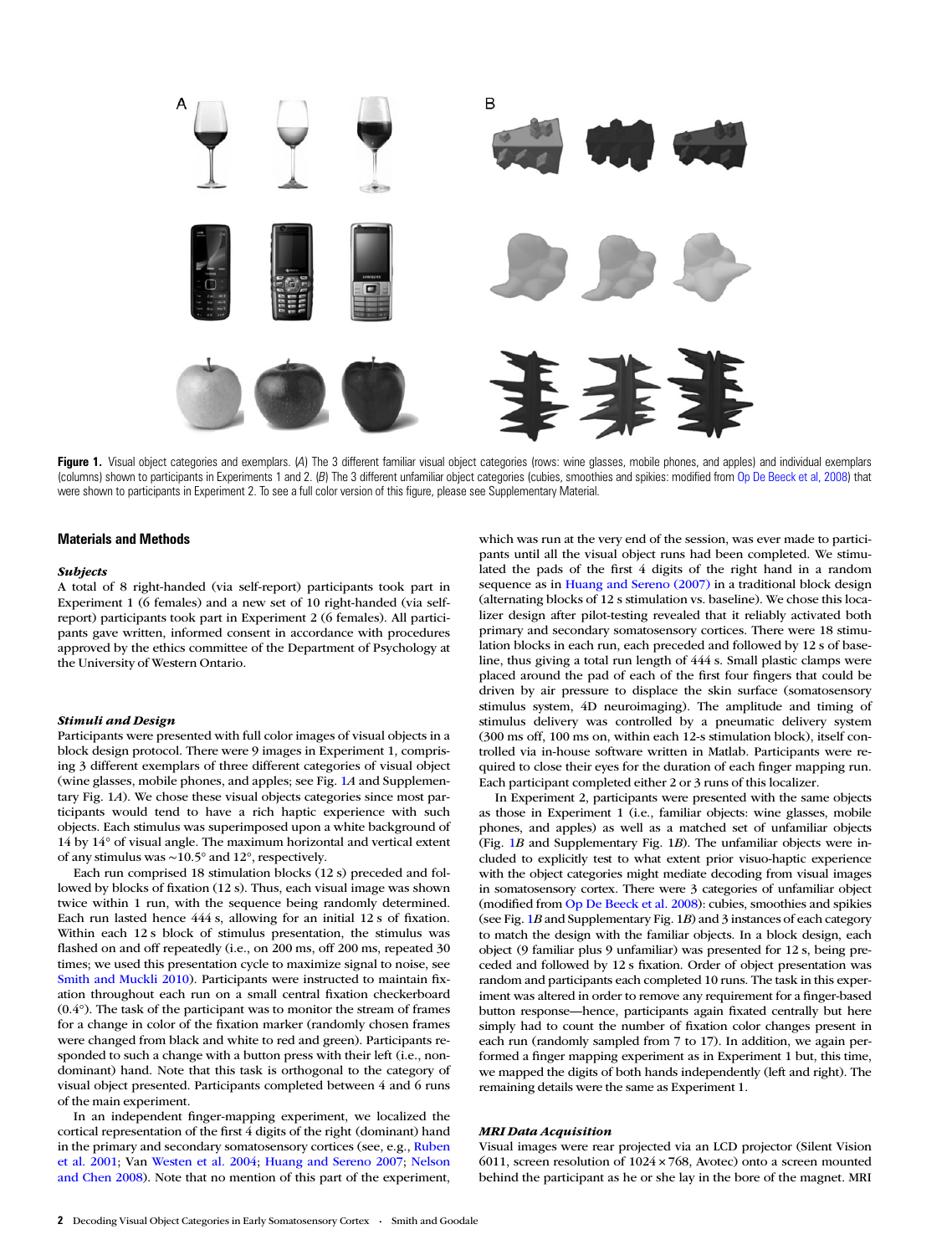data were collected with a 3T Siemens Tim Trio System with a 32-channel head coil and parallel imaging techniques (IPAT factor: 2) at the Robarts Research Institute, London, Ontario. Blood oxygen level–dependent (BOLD) signals were measured with an echo-planar imaging sequence (echo time: 30 ms, repetition time: 2000 ms, field of view: 200, flip angle: 75, 34 oblique slices, resolution 2.5 × 2.5 mm, slice thickness of 2.8 mm, no gap). Slices were positioned to cover the entire brain except anterior frontal and temporal regions (see Fig. [5\)](#page-6-0). A high-resolution 3D anatomical scan (3D MPRAGE,  $1 \times 1 \times 1$  mm<sup>3</sup> resolution) was recorded in the same session as the functional scans. All experimental runs (either 4 or 5) plus 2 or 3 runs of the finger mapping localizer were completed in the same imaging session in Experiment 1. In Experiment 2, experimental runs (10) were completed in a first session followed by finger mapping runs in a second session.

# MRI Data Processing

Functional data for each main experimental run were slice time corrected, corrected for 3D motion, linearly de-trended and spatially normalized into the Talaraich space with Brain Voyager QX (Brain Innovation, Masstricht, The Netherlands). Note, we did not apply temporal filtering to the data used for pattern classification (see, e.g., [Kamitani and Tong 2005;](#page-11-0) [Walther et al. 2009\)](#page-11-0). We then normalized the time series of each voxel by its mean value, independently per run. Activity patterns were obtained by averaging the fMRI BOLD activity during each 12-s stimulation block (shifted for 4 s or 2 TRs in order to account for the hemodynamic lag) independently for each voxel. These are the estimates that we use as the input to the pattern classification algorithm described below. The functional localizer data were subject to the standard processing stream above including temporal filtering (2 cycles) and subsequently analyzed by using a GLM approach with 1 stimulus predictor coding stimulus onset convolved with a double gamma model of the hemodynamic response. We used t-values defined from the contrast of stimulation minus fixation to determine "finger-pad sensitive" voxels in each of our predefined anatomical masks of S1 and S2. For the mapping data of Experiment 1, we selected the top 100 voxels to contralateral stimulation (left PCG) or when pooled across hemispheres, and the top 50 voxels responding to ipsilateral stimulation (right PCG), since we would expect only smaller sub-regions to be active in this case. For the mapping data of Experiment 2, we selected the top 100 voxels within each region corresponding to either A) contralateral stimulation or B) both contra- and ipsilateral stimulation (top 50 to each).

## Anatomical Mask of S1

The primary somatosensory cortex, also known as S1 or the postcentral gyrus (PCG) is a complex structure, consisting of four separate areas (see, e.g., [Keysers et al. 2010\)](#page-11-0): area 3a, 3b, 1, and 2. Area 3a deals primarily with proprioceptive information, area 3b with tactile information, area 1 with a second level of tactile analysis, and finally area 2 combines information from each other area (3a, 3b, and 1) thus being the first level at which tactile and proprioceptive information is combined. Thus, defining an anatomical mask allows us to provide our pattern classification algorithms with the entire repertoire of information that is processed in primary somatosensory cortex (see [Meyer](#page-11-0) [et al. 2011\)](#page-11-0). It further allows us to directly compare our results to those of [Meyer et al. \(2011\)](#page-11-0) who likewise defined an anatomical mask of S1. Anatomical masks of both the left and the right PCG were defined for each participant on their anatomical MRI in Talairach space (we used MRIcron for this purpose, [Rorden et al. 2007](#page-11-0)). We defined the masks in Talairach space so they would be directly comparable across participants and in the same space as our S2 masks (see below). In defining our masks, we used the same criteria as [Meyer et al. \(2011\)](#page-11-0): the lateroinferior border was taken to be the last axial slice upon which the corpus callosum was not visible. From anterior to posterior the masks were defined by the floors of the central and postcentral sulci and they did not extent to the medial wall. Example masks are shown for a

representative participant in Figure [2](#page-3-0). The size of each mask is reported in [Supplementary Tables 1 and 2.](http://cercor.oxfordjournals.org/lookup/suppl/doi:10.1093/cercor/bht292/-/DC1)

#### Probabilistic Maps of S2

The human secondary somatosensory cortices (S2) are located along the parietal operculae and consist of at least four cytoarchitectonic subregions (OP1-4; [Eickhoff et al. 2006A,](#page-10-0) [2006B](#page-10-0)). In order to define anatomical masks of S2 we summed the probabilistic maps of OP1–OP4 given in the Juelich Anatomy toolbox [\(Eickhoff et al. 2005](#page-10-0)). We used the 30% probability cutoff for each map since when summed together across maps this gave comparable numbers of voxels as in our anatomical masks of S1. The probability maps are defined in the MNI single subject space (COLIN27) with an affine correction in the  $y$  and  $z$  axes to make the Anterior Commissure the exact center of the coordinate system (so-called MNI Anatomical Space; see [Eickhoff et al. 2005\)](#page-10-0). In order to transform the coordinates from MNI space to TAL space (the reference space used in Brain Voyager and hence the present work), we applied the MNI to TAL transformation given in [\(Lancaster et al. \(2007\)](#page-11-0); icbm\_fsl2tal.m downloaded from <http://brainmap.org/icbm2tal/>) and shown to generate relatively good agreement between MNI and TAL space across the brain volume. Thus, we obtained one left S2 and one right S2 anatomical mask from these procedures that were subsequently used for each individual participant.

## Additional ROIs

We used the same procedure, as outlined above for S2, to define probabilistic anatomical masks of V1, premotor, and motor cortex in each hemisphere (again from the Juelich Anatomy toolbox, [Eickhoff et al.](#page-10-0) [2005;](#page-10-0) see [Amunts et al. 2000;](#page-10-0) [Geyer et al. 1996](#page-10-0); and [Geyer 2003](#page-10-0) for the cytoarchitectonic maps corresponding to V1, primary motor cortex, and premotor cortex, respectively).

## Multivariate Pattern Classification Analysis

We trained a linear classifier (linear support vector machine, SVM) to learn the mapping between a set of multivariate observations of brain activity and the particular visual object category that had been presented (3 categories). We then tested the classifier on an "independent" set of test data. We trained the classifiers with a set of single-block brain activity patterns. We tested the classifiers on single block activity patterns for each stimulus class in the independent set of test data. To assess the performance of our classifiers in Experiment 1, we used a leave one-example out cross-validation procedure: thus our models were trained from all examples minus one for each class, and then tested on the remaining example in each class (see, e.g., [Duda et al. 2001;](#page-10-0) [Ethofer et al. 2009;](#page-10-0) [Harrison and Tong 2009\)](#page-11-0). As we used a traditional block design (12 s ON 12 s OFF), this ensures that there is no significant influence of one trial to the next in terms of BOLD signal estimates, unlike in a rapid event-related design (see [Misaki et al. 2010\)](#page-11-0). Thus, a leave-one example out procedure is justified in the present case (see also [Pereira and Botvinick 2011\)](#page-11-0). In order to specify the sequence of cross-validation cycles (there are many possible here), we sorted the trials from each class (24 or 30, respectively) in terms of temporal occurrence and then left out the *n*th trial from each class (see also [Etzel et al.](#page-10-0) [2008;](#page-10-0) [Harrison and Tong 2009](#page-11-0)). This ensures that the test data were independent across cross-validation cycles, as would be the case in leave-one run out cross-validation schemes (see, e.g., [Kamitani and](#page-11-0) [Tong 2005;](#page-11-0) [Smith and Muckli 2010](#page-11-0)). We tested whether group level decoding accuracy was above chance by performing 1-sample t-tests against the chance level of 1/3 (see, e.g., [Walther et al. 2009](#page-11-0), [2011;](#page-11-0) [Chen](#page-10-0) [et al. 2011](#page-10-0)). In Experiment 2, we report our results with an even stronger test of the classifier's ability to generalize well, leave-one run out crossvalidation performance (see [Coutanche and Thompson-Schill 2012](#page-10-0); for an advantage of having more runs to cross-validate over even with the same number of events).

The linear SVM algorithm was implemented using the LIBSVM toolbox ([Chang and Lin 2011\)](#page-10-0), with default parameters (notably  $C = 1$ ). Note that the activity of each voxel in the training data was normalized within a range of −1 to 1 prior to input to the SVM. The test data were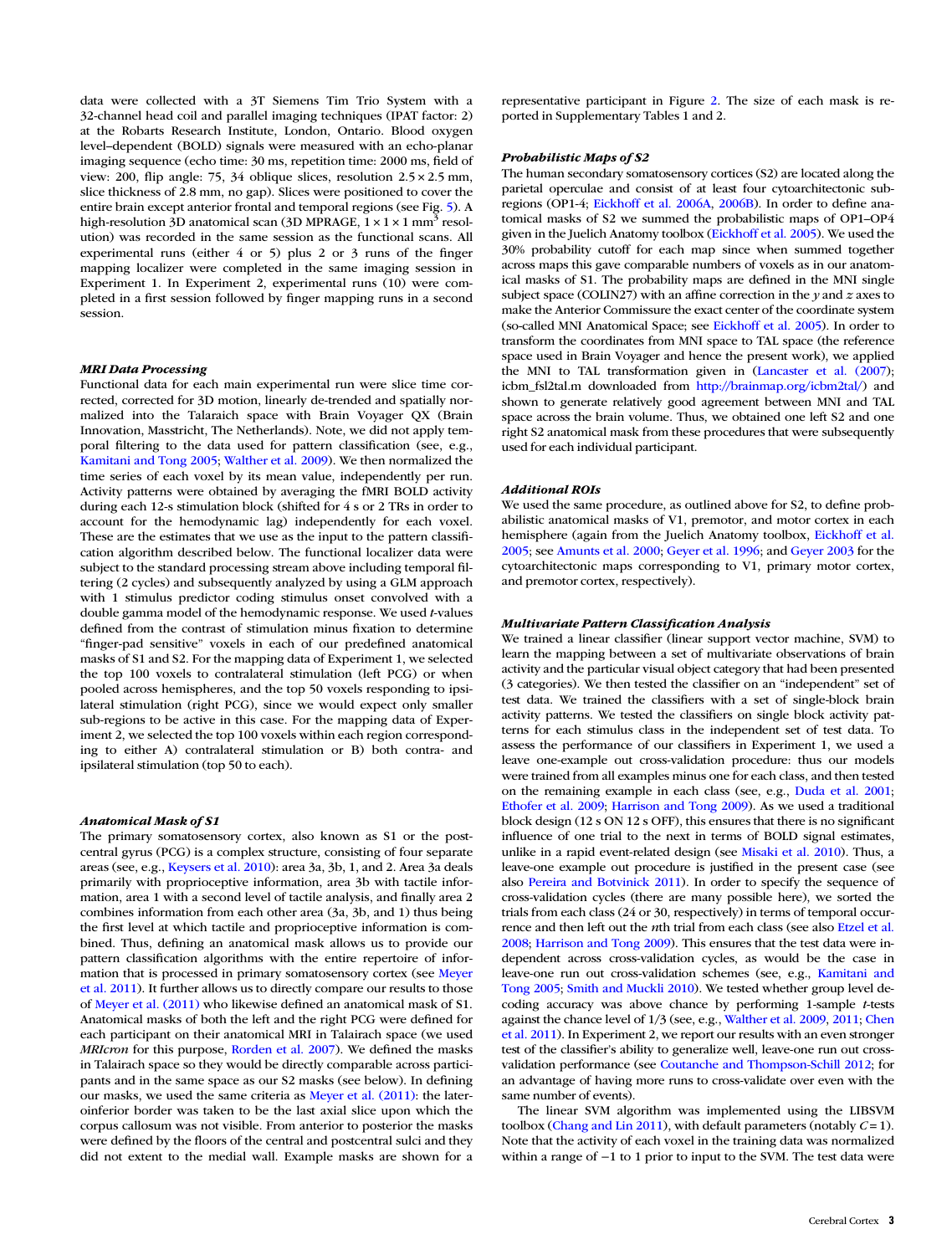<span id="page-3-0"></span>

Figure 2. Anatomical masks of the postcentral gyri for a representative participant. The numbers in white refer to the slices through the Z-plane. The white box in the lower right image depicts the slices of the brain on which the PCG was marked (see Materials and Methods).

normalized using the same parameters (min, max) as obtained from the training set normalization in order to optimize the classification performance (see [Chang and Lin 2011](#page-10-0)).

#### Searchlight Analysis

We additionally performed a whole-brain searchlight analysis ([Kriegeskorte et al. 2006;](#page-11-0) [Walther et al. 2009;](#page-11-0) [Nestor et al. 2011](#page-11-0); [Pereira](#page-11-0) [and Botvinick 2011\)](#page-11-0). We used the SearchMight toolbox of [\(Pereira and](#page-11-0) [Botvinick 2011](#page-11-0)), implemented in Matlab, to perform whole-brain decoding with a linear SVM ( $C = 1$ , as above). This involved selecting a specific searchlight size, here a cube of  $343.2 \text{ mm}^3$  voxels  $(7 \times 7 \times 7)$ , and systematically shifting this cube throughout the whole-brain volume and performing the decoding analysis independently at each different center voxel position. These analyses were performed independently for each participant, using a common group mask, and then the resulting decoding accuracy maps were averaged across participants. Statistical significance was assessed by testing whether the mean accuracy across participants was significantly higher than chance (1/3) at each voxel (see also [Walther et al. 2009](#page-11-0), [2011](#page-11-0); [Chen](#page-10-0) [et al. 2011\)](#page-10-0). Correction for multiple comparisons was ensured by use of a cluster threshold estimated by the program AlphaSim (B.D. Ward, <http://afni.nimh.nih.gov/afni/docpdf/AlphaSim.pdf>) Experiment 1  $(t > 3.5,$  voxelwise  $P < 0.01$ , cluster  $P < 0.05$ , equal to 35 voxels), Experiment 2 ( $t > 3.25$ , voxelwise  $P < 0.01$ ; cluster  $P < 0.05$ ; equal to 37 voxels and 33 voxels for familiar and unfamiliar maps, respectively), Experiments 1 and 2 pooled  $(t > 2.9)$ , voxelwise  $P < 0.01$ ; cluster  $P < 0.05$ , equal to 64 voxels). Results are shown projected onto the cortical surface reconstruction of a reference brain (COLIN27) available in the NeuroElf package (<www.neuroelf.net>).

# **Results**

We defined anatomical masks of the bilateral postcentral gyrus (PCG) in each individual participant (see Fig. 2 and Materials and Methods). Figure  $3A$  $3A$  shows the cross-validated performance of the linear classifier (linear SVM) in decoding visual object category (3AFC) from the PCG. Remarkably, decoding of visual object category significantly exceeded chance in each case: right PCG mean decoding accuracy 40%,  $t_{(7)} = 3.68$ ,  $P = 0.004$  (chance 1/3); left PCG 36.8%,  $t_{(7)} = 2.18$ ,  $P = 0.03$ (chance 1/3); and pooled 37.5%,  $t_{(7)} = 2.71$ ,  $P = 0.015$  (chance 1/3). Decoding accuracy was significantly higher in the right as opposed to the left PCG  $(t_{(7)} = 2.61, P = 0.035)$ . Thus, the earliest stages of somatosensory cortex, that is, the PCG, carry information about different categories of visual object presented to participants. The full confusion matrices underlying this performance can be seen in [Supplementary Figure 2](http://cercor.oxfordjournals.org/lookup/suppl/doi:10.1093/cercor/bht292/-/DC1). Crucially, univariate signal changes did not differ across the 3 object categories in the PCG [\(Supplementary Fig. 3 and Sup](http://cercor.oxfordjournals.org/lookup/suppl/doi:10.1093/cercor/bht292/-/DC1)[plementary Text](http://cercor.oxfordjournals.org/lookup/suppl/doi:10.1093/cercor/bht292/-/DC1)).

We additionally performed an independent tactile finger mapping experiment where we localized the cortical representation of the first 4 digits (thumb to ring finger) of the right hand (see [Supplementary Fig. 4\)](http://cercor.oxfordjournals.org/lookup/suppl/doi:10.1093/cercor/bht292/-/DC1). This allowed us to define voxels that were maximally sensitive to tactile stimulation of the fingertips in the right hand in each hemisphere (note that we would of course expect a smaller number in the right hemisphere—ipsilateral to tactile stimulation). We used these data to select a subset of those voxels present in the anatomical PCG masks that showed high sensitivity to such tactile stimulation (see Materials and Methods). Cross-validated mean decoding accuracy was again above chance for each hemisphere independently and pooled across hemispheres (see Fig. [3](#page-4-0)B: left PCG 37%,  $t_{(7)} = 2.01$ ,  $P = 0.042$  (chance 1/3); right PCG 39%,  $t_{(7)} = 3.36$ ,  $P = 0.006$ ; pooled 39%,  $t_{(7)} = 2.02$ ,  $P = 0.042$ ),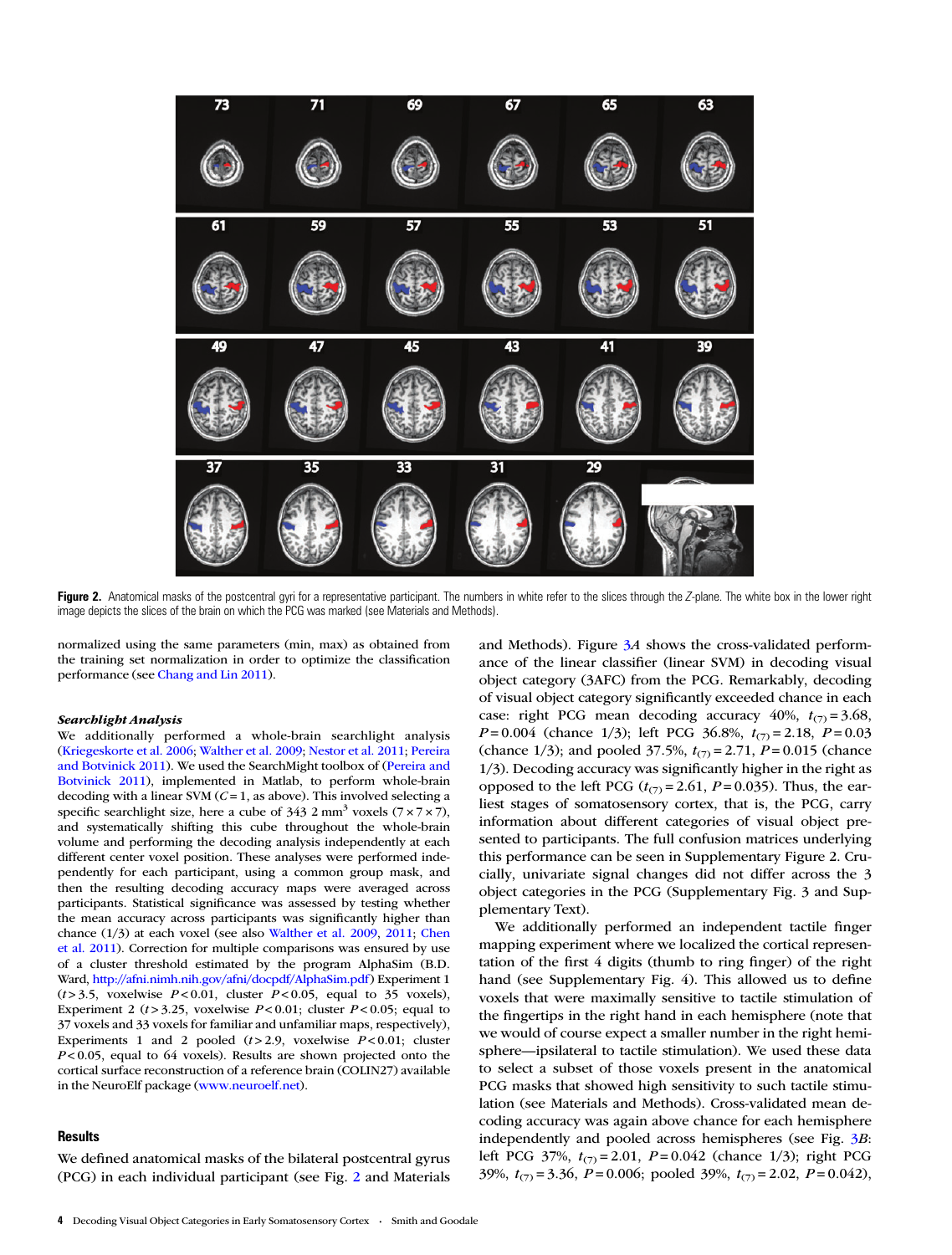<span id="page-4-0"></span>

Figure 3. Decoding of visual object categories: Experiment 1. (4) Cross-validated 3AFC mean decoding performance for the right and left postcentral gyri independently and pooled across hemispheres (error bars show one standard error of the mean across participants). Double stars:  $P < 0.0167$ , single star:  $P < 0.05$ . (B) The same when using voxels that were responsive to finger-pad stimulation of the right-hand finger-pads. (C–F) As in A but for several additional, anatomically defined, regions of interest.

although there was no difference in decoding across hemispheres ( $P = 0.26$ ). Thus, visual object category could still be decoded reliably above chance even when restricting the classifier only to voxels that show high responses to tactile stimulation of the right-hand finger pads.

What about higher order somatosensory brain regions? We defined anatomical masks of S2 on the basis of probabilistic maps [\(Eickhoff et al. 2005](#page-10-0)). Figure  $3C$  shows mean decoding accuracy independently in left and right S2, and pooled across hemispheres. Decoding accuracy was reliably above chance in right S2: mean Decoding accuracy  $37\%$   $(t_{(7)} = 3.18, P = 0.008,$ chance = 1/3), and when pooled 38%  $(t_{(7)} = 2.84, P = 0.0125,$ chance = 1/3) but not in left S2 35%  $(t_{(7)} = 0.76, P = 0.235,$ chance  $= 1/3$ , NS). There was no difference in decoding performance across hemispheres ( $P = 0.54$ ). Thus, in agreement with our results in S1, S2 contains information that discriminates between categories of visual objects. We also repeated the analysis in S2 when preselecting voxels that had high responses to tactile stimulation of the right-hand finger tips (see Materials and methods) and found reliable decoding only when pooled across hemispheres (mean 39.8%,  $t_{(7)} = 2.28$ ,  $P = 0.028$ ). Thus, in agreement with our analyses on S1, S2 also contains information about visual object categories.

# Additional Regions

We also defined anatomical masks of the left and right motor and premotor cortices. Decoding of visual objects never reached significance in any of these ROIs (Fig. 3E,F, all  $Ps > 0.05$ ). In V1, however, as expected decoding accuracy was very high and robustly greater than chance (Fig. 3D: right V1: 97%,  $t_{(7)} = 41.03$ ,  $P < 0.0001$ ; left V1: 98%,  $t_{(7)} = 80.74$ ,  $P < 0.0001$ ; pooled: 98%,  $t_{(7)} = 70.33$ ,  $P < 0.0001$ ). Furthermore, we ran a 2-way RM ANOVA (ROI: PCG, S2, V1, premotor, motor; side: right, left, pooled) to test whether decoding performance differed across different regions of interest. This analysis revealed only a main effect of ROI,  $F_{4,28} = 379.02$ ,  $P < 0.0001$ . Follow-up tests demonstrated that decoding performance was significantly higher in V1 than in each other region (all  $rs > 22.2$ , all  $Ps < 0.0001$ ). No other effects reached significance although there was a trend for higher decoding in PCG than in premotor cortex  $(P = 0.0785)$ .

## Within-Category Decoding in V1 and PCG

Finally, in order to further probe the nature of the representations present in the PCG we investigated within-category decoding within the PCG and V1 (i.e., discriminating between different images of the same object category—e.g., the 3 different images of apples). If the decoding within the PCG is due to differences in grasping/motor affordances for each object category then we would not expect to find any within-category decoding in this region, since such affordances would be equal within a category. Within V1, in contrast, we would expect to be able to decode the different images within a category (as well as between categories). We found, as expected, that within-category decoding was highly significant within each subregion of V1 (right: 59%,  $t_{(7)} = 4.55$ ,  $P = .0013$ ; left: 57%,  $t_{(7)} = 5.23$ ,  $P = 0.0006$ ; pooled: 60%,  $t_{(7)} = 5.07$ ,  $P = 0.0007$ ; chance = 33%). Crucially, however, such decoding was never significant within the PCG (all  $Ps > 0.05$ , all means  $\leq 33\%$ ) and moreover, between-category decoding (38%) was reliably stronger than within-category decoding (33%):  $F_{1,7} = 5.69$ ,  $P = 0.048$ , in this region. Note that no reliable within-category decoding was found for any individual object category (i.e., wine glasses, mobile phones, or apples) in any region of the PCG (left, right, or pooled; see [Supplementary Fig. 5](http://cercor.oxfordjournals.org/lookup/suppl/doi:10.1093/cercor/bht292/-/DC1)). In addition, as expected within-category decoding (59%) was significantly weaker than between category (98%) in V1  $(F_{1,7} = 78.280, P < 0.001)$ . Hence, our results demonstrate that information is present within the PCG that can discriminate between but not within different visual object categories. For a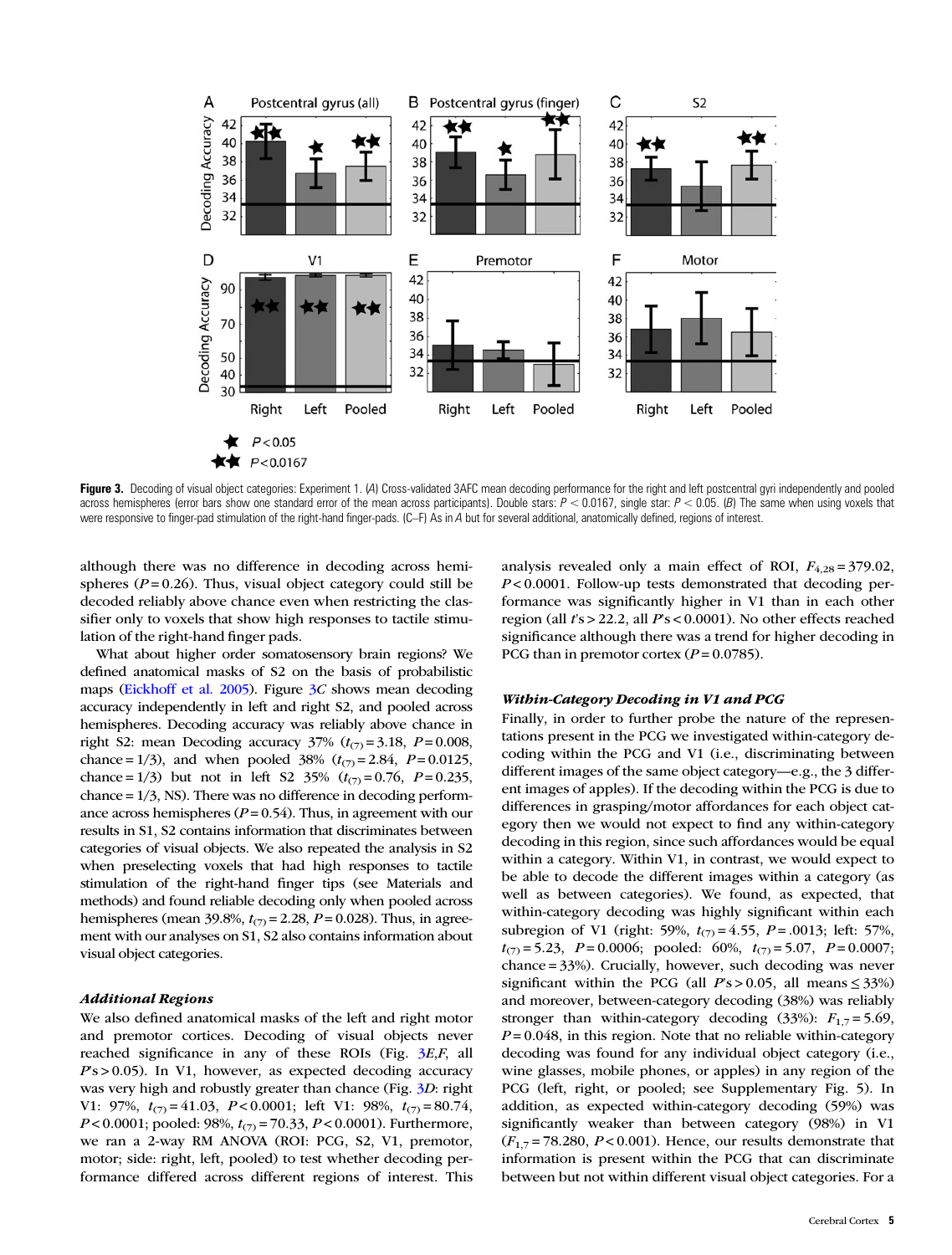<span id="page-5-0"></span>full depiction of within-category decoding within the PCG, see [Supplementary Figure 5.](http://cercor.oxfordjournals.org/lookup/suppl/doi:10.1093/cercor/bht292/-/DC1)

# Whole-Brain Analysis

Finally, we ran a whole-brain searchlight decoding analysis (see [Kriegeskorte et al. 2006](#page-11-0)) to investigate which other regions of cortex might discriminate between visual object categories. As expected, this analysis revealed high decoding performance throughout much of occipito-temporal cortex (Fig. [5](#page-6-0)A), peaking at 98% correct in early visual cortex. We note that this high decoding performance observed in early visual cortex serves as validation of our methodological approach. The searchlight analysis corroborated our earlier region-of-interest (ROI) analysis by finding reliable decoding in a cluster centered in the right postcentral sulcus bordering area 2 of the PCG and the superior extent of right S2 (Fig. [5](#page-6-0)A).

We found significant decoding, moreover, in several additional regions of posterior parietal cortex that could potentially mediate the transfer of information from visual cortex to early somatosensory brain regions (Fig. [5](#page-6-0)A). We observed significant decoding in the superior parietal lobule, especially on the left (comprising area 7 and area 5), areas known to be important for integration of proprioceptive and visual information (e.g., [Hsiao 2008](#page-11-0)). We also found reliable decoding in several additional regions important in visuo-motor control: from posterior to more anterior sections of the IPS and bilateral superior parietal occipital sulcus—SPOC (e.g., [Gallivan et al.](#page-10-0) [2011A,](#page-10-0) [2011B](#page-10-0); [Rossit et al. 2013\)](#page-11-0). We also found smaller clusters around left dorsolateral prefrontal cortex and left premotor cortex—all areas important in visuo-motor control (e.g., [Gallivan et al. 2011B](#page-10-0)). In summary, the whole-brain analysis supports our ROI-based analyses, and highlights regions of parietal cortex that may potentially transmit information regarding different visual objects to early somatosensory cortex

(S1 and S2) and regions of frontal cortex that might also be involved in representing motor plans.

## Experiment 2

In a second experiment, we replicated the design of Exper-iment [1](#page-1-0) but added a set of unfamiliar visual objects (Fig. 1B and [Supplementary Fig. 1](http://cercor.oxfordjournals.org/lookup/suppl/doi:10.1093/cercor/bht292/-/DC1)B) to explicitly test whether prior visuo-haptic experience with the presented visual objects is necessary to observe reliable decoding in somatosensory cortex. In addition, this experiment allowed us to perform an independent replication of the results of Experiment 1 (with familiar visual objects) while testing the generalization of our effects to a task that excluded any overt motor response during scanning (i.e., no button press response required).

# Postcentral Gyri

As in Experiment 1, we defined individual anatomical masks of the postcentral gyri in each of our 10 participants. Decoding of familiar visual objects was above chance in each region (Fig. 4A: right PCG:  $37\%$   $t_{(9)} = 2.69$ ,  $P = 0.012$ ; left PCG:  $37\%$   $t_{(9)} = 1.89$ ,  $P = 0.046$ ; pooled: 39%  $t_{(9)} = 3.43$ ,  $P = 0.004$ ), thus replicating our findings in Experiment 1. Decoding of unfamiliar objects (Fig. 4A), on the other hand, was not above chance in any region (all  $Ps > 0.092$ ). There were no differences between decoding performance across hemispheres (left vs. right) for either familiar or unfamiliar objects (both  $Ps > 0.58$ ). The confusion matrices underlying this performance can be seen in [Supplementary Figure 2.](http://cercor.oxfordjournals.org/lookup/suppl/doi:10.1093/cercor/bht292/-/DC1) Importantly, univariate signal changes did not lead to reliable differences between object categories in the PCG ([Supplementary Fig. 3](http://cercor.oxfordjournals.org/lookup/suppl/doi:10.1093/cercor/bht292/-/DC1)). In addition, in Experiment 2, we improved our finger mapping procedure to map the somatosensory representation of the digits of each hand independently, allowing us to examine whether such effects were present in the



Figure 4. Decoding of visual object categories: Experiment 2. (A) Cross-validated 3AFC mean decoding performance for the right and left postcentral gyri (independently and pooled across hemispheres) for both familiar and unfamiliar visual object categories (chance 33%; error bars show 1 standard error of the mean across participants). Double stars  $P < 0.0167$ , single star:  $P < 0.05$ . (B) The same as in A but with voxels selected as a function of response to tactile stimulation of the finger-pads of both hands (see Materials and Methods). (C–F) As in A but for several additional, anatomically defined, regions of interest.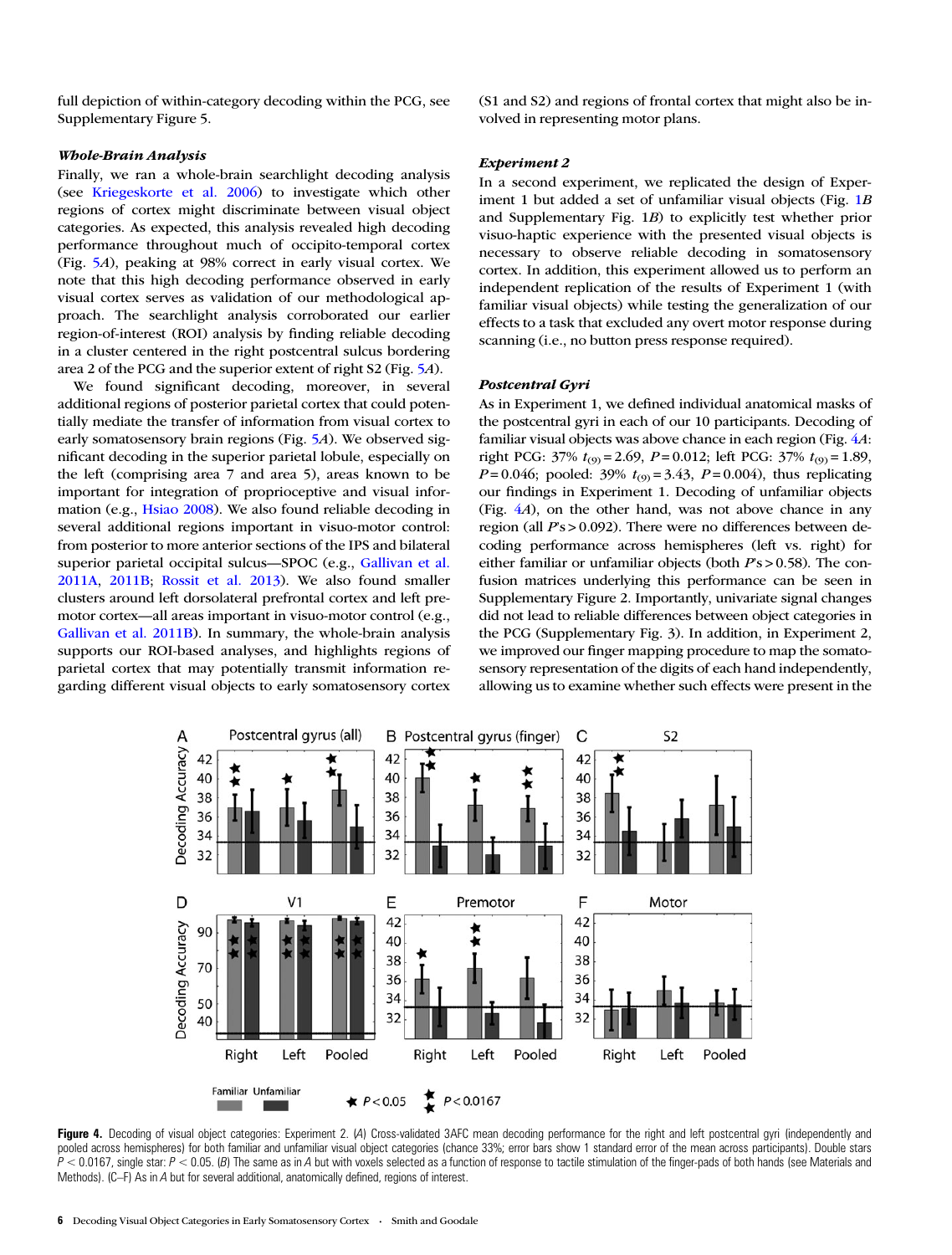<span id="page-6-0"></span>

Figure 5. Whole-brain SearchLight Decoding. (A) Group information-based map for familiar visual object decoding in Experiment 1 projected onto an inflated cortical reconstruction of a reference brain. The value at each voxel in the map designates how well the decoder discriminates visual object categories reliably across participants at that position in space (voxelwise  $P < 0.01$ , cluster  $P < 0.05$ ; see Materials and Methods). The continuous white lines mark the approximate anterior boundaries of the functional data coverage. (B) As in A but for familiar object decoding in Experiment 2. (C) As in A but for unfamiliar object decoding in Experiment 2. (D) As in A but for an analysis that pooled data for familiar object decoding across Experiments 1 and 2. PCG, postcentral gyrus; PCS, postcentral sulcus; SPL, superior parietal lobe; IPS, inferior parietal sulcus; SPOC, superior parietal–occipital cortex.

PCG when limited to "contralateral finger-sensitive voxels" (top 100 voxels responding to stimulation of the contralateral hand). Mean decoding of familiar visual objects was significant in the right PCG 38% ( $t_{(9)} = 2.16$ ,  $P = 0.029$ ) and pooled PCG 36%  $(t<sub>(9)</sub> = 2.19, P = 0.028)$  but not in left PCG (34%, P = 0.28), again replicating Experiment 1. Once more, however, no significant decoding was present for unfamiliar objects in any region (all  $Ps > 0.11$ ). There was a nonsignificant trend for higher decoding in the right PCG ( $t_{(9)} = 1.99$ ,  $P = 0.078$ ) for familiar but not unfamiliar  $(P=0.34)$  objects. Thus, even when limiting the analysis to "contralateral finger-pad-sensitive voxels" decoding of familiar visual objects is possible in right PCG and pooled PCG.

Moreover, in an additional analysis, we selected tactile sensitive voxels in each region that responded to either contra- or ipsilateral stimulation (top 50 to each): we did this to ensure that both earlier (e.g., 3b, 1) and later regions (e.g., area 2) within the PCG would have a good chance to be selected (see [Keysers et al. 2010](#page-11-0)). This analysis (Fig. [4](#page-5-0)B) revealed reliable decoding in each region again only for familiar objects: right PCG 40%  $(t_{(9)} = 4.52, P = 0.0007)$ , left PCG 37%  $(t_{(9)} = 2.4,$  $P = 0.02$ ) and pooled 36.8% ( $t_{(9)} = 2.67$ ,  $P = 0.013$ ). Again, there were no significant effects of hemisphere on decoding performance for either familiar or unfamiliar objects (both  $Ps > 0.15$ ). This analysis hints toward the role that higher regions (e.g., area 2) within the PCG may play in contributing to the present effects, as area 2 is the only region within the primary somatosensory cortex to receive input from ipsilateral stimulation of the hand (see [Keysers et al. 2010](#page-11-0)).

Thus, the results of Experiment 2 replicate those of Experiment 1 in showing that decoding of familiar visual objects is present in bilateral PCG. The more refined somatosensory mapping of hand digits allow us to demonstrate that such decoding is still present when voxels are limited to either those active in response to contralateral finger stimulation OR when limited to those active via both contra- and ipsilateral finger stimulation. Furthermore, on no occasion is the decoding of the unfamiliar object categories above chance in the PCG.

## Secondary Somatosensory Cortex (S2)

Decoding of familiar visual objects was above chance in the right S2 (Fig. [4](#page-5-0)*C*: mean 38%  $t_{(9)} = 2.64$ ,  $P = 0.013$ ; all other  $Ps > 0.12$ ), replicating Experiment 1. Decoding of unfamiliar objects was not above chance in any region (Fig. [4](#page-5-0)C: all  $Ps > 0.12$ ). There was no difference in performance across hemispheres (both  $Ps > 0.1$ ). When limiting the analysis to "contralateral finger-sensitive voxels" in S2 (top 100 voxels) decoding of familiar objects was only possible in the right S2 (mean  $37\%$   $t_{(9)} = 2.82$ ,  $P = 0.01$ ). Decoding of unfamiliar objects was not possible in left or right S2, although there was a weak effect when pooled across hemispheres (mean 36%,  $t_{(9)} = 1.92$ ,  $P = 0.0435$ ). Again there were no differences across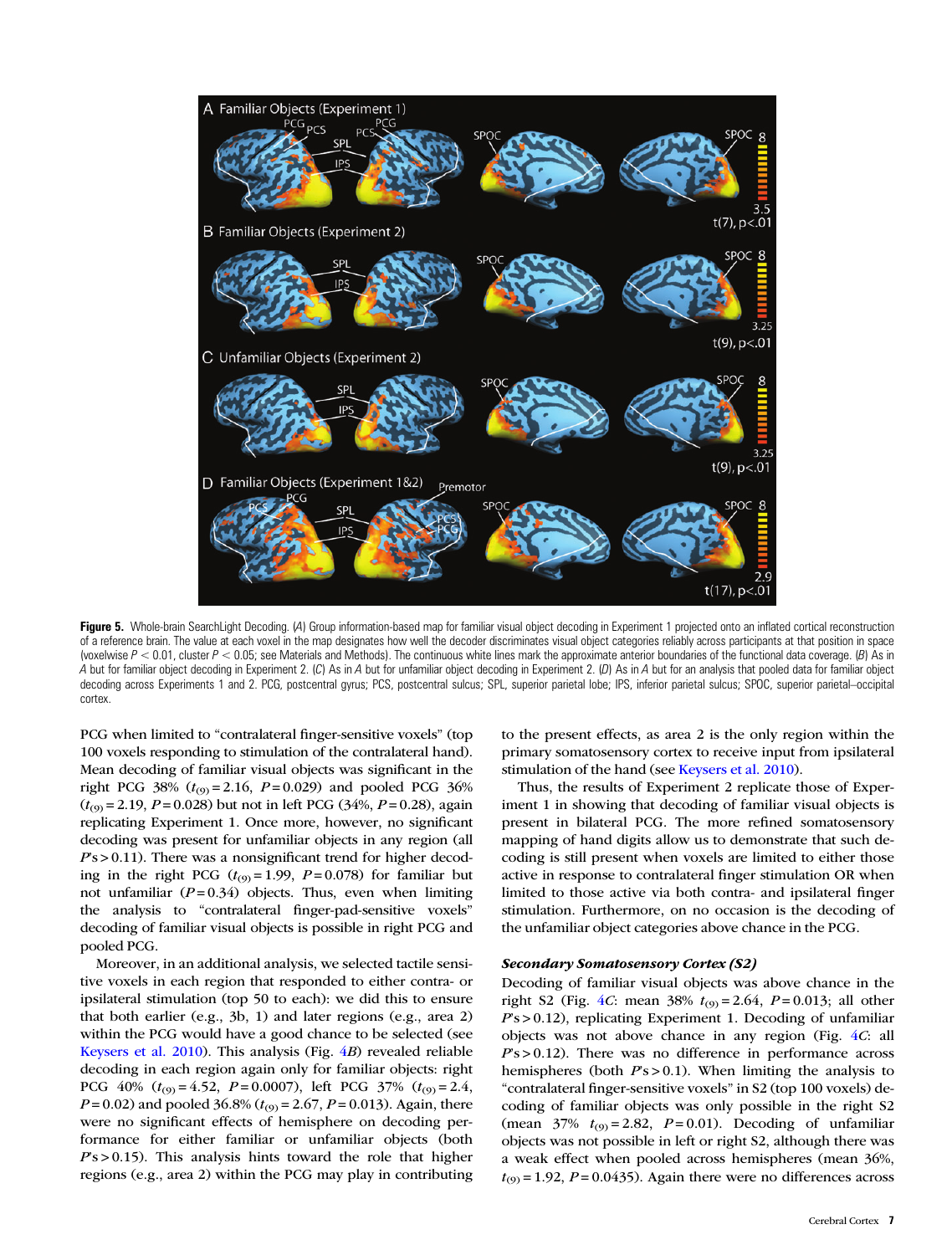hemisphere (both  $Ps > 0.29$ ). Hence, there is clear evidence of decoding of familiar visual objects in right S2, whether using the whole anatomical region or whether pre-selecting voxels as a function of sensitivity to tactile stimulation of the contralateral hand. There is also a weak suggestion of a reliable effect of discriminating unfamiliar objects when pooling across hemispheres, for voxels preselected as a function of sensitivity to finger-pad stimulation.

#### Additional Regions

As expected in V1 decoding was robustly present in all partici-pants for both familiar (Fig. [4](#page-5-0)D: right V1:  $97\%$   $t_{(9)} = 49.1$ ,  $P < 0.0001$ ; left V1: 96.8%  $t_{(9)} = 55.2$ ,  $P < 0.0001$ ; pooled: 98%  $t_{(9)} = 76.6$ ,  $P < 0.0001$ ) and unfamiliar object categories (Fig. [4](#page-5-0)D: right V1: 95.6%  $t_{(9)} = 30.1$ ,  $P < 0.0001$ ; left V1: 94%  $t_{(9)} = 22.7$ ,  $P < 0.0001$ ; pooled:  $96.5\%$   $t_{(9)} = 35.6$ ,  $P < 0.0001$ ). To investigate whether decoding differed for familiar and unfamiliar objects in V1, we conducted a 2-way ANOVA with the factors (region and familiarity): there were no significant main effects or interactions in this analysis although there was a trend ( $P = 0.065$ ) for a main effect of region. Thus decoding of both familiar and unfamiliar objects was similar in V1, as expected.

We used probabilistic anatomical masks to define the location of several additional control regions in our participants. Decoding of familiar visual objects (Fig.  $4E$  $4E$ ) was significant in both left (37%  $t_{(9)} = 2.68$ ,  $P = 0.013$ ) and right (36%,  $t_{(9)} = 1.97$ ,  $P = 0.04$ ) premotor cortex but not when pooled (36%,  $t_{(9)} = 1.41$ ,  $P = 0.097$ ). However, no reliable decoding was present in motor cortex itself (Fig. [4](#page-5-0)F: all  $Ps > 0.14$ ). Decoding of unfamiliar objects was not significant in any motor or premotor region tested (Fig.  $4E, F$  $4E, F$ : all  $P$ 's > 0.41).

To investigate whether decoding performance differed as a function of familiarity and region, we also ran the same 2-way ANOVA in each other ROI: critically only 2 regions showed a main effect of familiarity on decoding performance: in the PCG but only when limited to finger sensitive voxels from stimulation of both hands,  $F_{1,9} = 7.29$ ,  $P = 0.024$ , mean familiar 38%, unfamiliar 33%; and in premotor cortex,  $F_{1,9} = 5.75$ ,  $P = 0.04$ , mean familiar 37%, unfamiliar 33%. No other main effects or interactions were significant in these or any other ROIs. Hence, decoding was reliably higher for familiar compared with unfamiliar object categories in these two brain regions, suggesting a specific influence of prior knowledge.

Finally we also ran a 3-way ANOVA, with the following factors: ROI (PCG, S2, V1, premotor, motor), familiarity (familiar, unfamiliar), and side (right, left, or pooled). This analysis revealed only a main effect of ROI,  $F_{4,36} = 586.07$ ,  $P < 0.0001$ . Follow-up t-tests revealed that decoding performance in V1 was reliably higher than that present in each other region (all  $rs > 29.9$ , all  $Ps < 0.0001$ ). No other effects were significant (all  $Ps > 0.05$ ) although there was a nonsignificant trend for decoding to be higher in PCG than in motor cortex  $(P = 0.0787)$ .

# Within-Category Decoding in the PCG and V1

Within-category decoding was not significant in any region of the PCG (all  $Ps > 0.05$ ) for familiar objects, for any particular object category independently, or when averaged across categories (see [Supplementary Fig. 5](http://cercor.oxfordjournals.org/lookup/suppl/doi:10.1093/cercor/bht292/-/DC1)). This finding therefore replicates Experiment 1. However, for unfamiliar objects, there was

surprisingly a significant within-category decoding within the right PCG (38%,  $t_{(9)} = 2.44$ ,  $P = 0.019$ ) and when pooled across hemispheres (37%,  $t_{(9)} = 1.97$ ,  $P = 0.04$ ) but not in left PCG  $(34\%, t_{(9)} = 0.29, P = 0.39)$ , for the analysis that averaged across object categories. The results of this analysis when split by object categories clearly reveals that this effect is entirely driven by the "spikies" object category (see [Supplementary Fig. 5\)](http://cercor.oxfordjournals.org/lookup/suppl/doi:10.1093/cercor/bht292/-/DC1) and that hence, for 2 of the 3 unfamiliar object categories, no withincategory decoding was observed ("cubies" and "smoothies"; see [Supplementary Fig. 5\)](http://cercor.oxfordjournals.org/lookup/suppl/doi:10.1093/cercor/bht292/-/DC1). We discuss below the special features present in the "spikies" object category that render it, in restrospect, a less than ideal control in the present experiment (see Discussion). A 3-way ANOVA (decoding type: between vs. within; region: left, right, pooled; familiarity: familiar, unfamiliar) revealed that there was no difference across type of decoding (between vs. within;  $P = 0.52$ ) or any interactions with this factor. There was a main effect of region  $(F_{2,18} = 4.02, P = 0.036)$ with decoding overall being higher in right than left PCG.

In V1, as expected, within-category decoding was again highly significant for familiar objects (right:  $64\%$ ,  $t_{(9)} = 7.22$ ,  $P < 0.0001$ ; left: 58%,  $t_{(9)} = 6.78$ ,  $P < 0.0001$ ; pooled: 64%,  $t_{(9)}$  = 7.04, P < 0.0001). The same pattern was also evident for unfamiliar objects (right:  $68\%, t_{(9)} = 8.35, P < .0001$ ; left:  $65\%,$  $t_{(9)} = 8.28$ ,  $P < .0001$ ; pooled: 70%,  $t_{(9)} = 10.26$ ,  $P < 0.0001$ ). Decoding was higher for between (96%) than within (65%) category ( $F_{1,9}$  = 141.56,  $P < 0.001$ ) classifications in V1. In addition, there was an interaction between type of decoding and familiarity  $(F_{1,9} = 10.78, P = 0.009)$  with between-category decoding being slightly better for familiar than unfamiliar objects but within-category decoding being slightly better for unfamiliar objects. There was also an interaction between decoding type and region  $(F_{2,18} = 4.7, P = 0.023)$  due to a greater decrease in decoding in left V1 relative to right V1 (or pooled) for within- not between-category decoding.

#### Whole-Brain Analysis

We show in Figure  $5B$  $5B$ , C the results of a whole-brain searchlight analysis independently for familiar and for unfamiliar visual object categories in Experiment 2. The broad pattern of decoding is similar in both cases: a vast region of visual cortex extending into temporal and parietal cortex has very high decoding accuracies. There is evidence of reliable decoding in the SPOC, and along the IPS and the superior parietal lobule, as in Experiment 1. This pattern is, however, broadly similar across both familiar and unfamiliar object categories. The findings for familiar objects fit well with those in Experiment 1 in terms of visual and parietal cortex although there is no evidence of significant decoding around the postcentral sulcus/ postcentral gyrus in Experiment 2, for familiar objects. In addition, fewer areas are found in frontal regions in Experiment 2 for familiar objects (only left dorsolateral prefrontal and right premotor cortex). In order to increase power, we combined our data from Experiments 1 and 2 in the familiar object condition (Fig. [5](#page-6-0)D). This analysis revealed high decoding throughout visual cortex, extending again into posterior parietal (SPOC, IPS, SPL) cortex, all areas important in visuomotor control (e.g., [Gallivan et al. 2011a](#page-10-0), [2011b](#page-10-0); [Rossit et al.](#page-11-0) [2013\)](#page-11-0). In addition, reliable decoding was found around the postcentral sulcus bilaterally, extending into the postcentral gyri. Moreover, we also found reliable decoding in left premotor, motor, and dorsolateral prefrontal cortex and right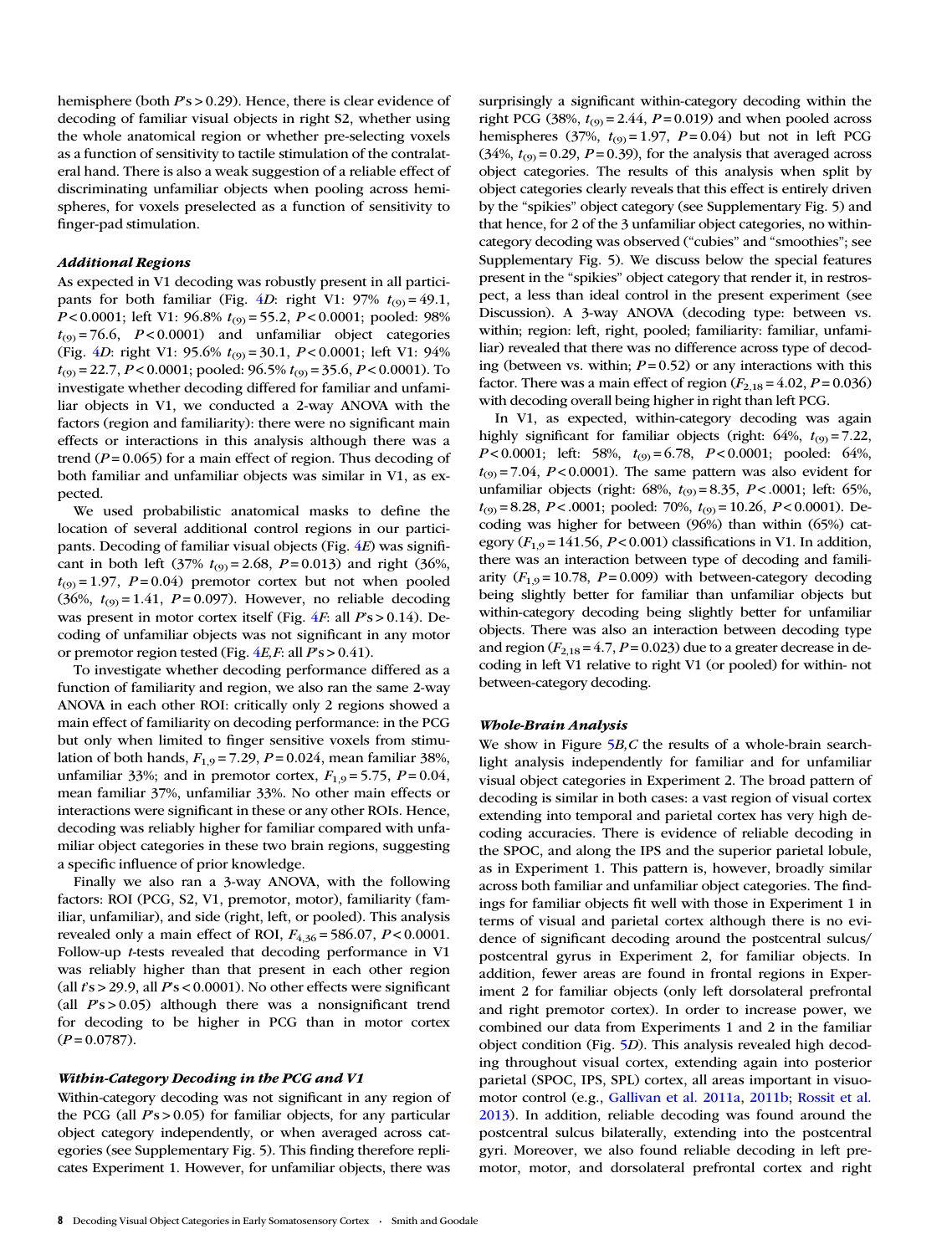premotor cortex, again all areas important in visuo-motor control (e.g., [Gallivan et al. 2011B](#page-10-0); [Rossit et al. 2013](#page-11-0)) and furthermore in left posterior cingulate. Thus, our combined analysis implies that the representation of familiar object categories spans at least the visual, tactile, and motor components associated with interacting with real world objects and further suggests a network of brain areas that could play a role in transmitting visual information to early somatosensory brain regions.

# Overlap Between Searchlight and ROI Analyses

For the searchlight analysis that pooled across Experiments (i.e., familiar object decoding), almost 1/5 of voxels (18%) within a group mask of the right PCG (defined as voxels shared across at least 40% of subjects; see also [Meyer et al.](#page-11-0)  $2011$ ) were found to be significant ( $P < 0.01$ , uncorrected) via the searchlight analysis (13% in the left hemisphere; see [Sup](http://cercor.oxfordjournals.org/lookup/suppl/doi:10.1093/cercor/bht292/-/DC1)[plementary Fig. 6](http://cercor.oxfordjournals.org/lookup/suppl/doi:10.1093/cercor/bht292/-/DC1)). This differs considerably from the number that overlap when each individual experiment is analyzed separately: only between 3% and 7% overlap for decoding of familiar objects in Experiments 1 and 2. Hence, it is clear that by pooling results across Experiments we obtain a great increase of power for the searchlight analysis. A similar story is present for S2 (overlap ranges between 1% and 9% for individual experiments, whereas it reaches 13% for the pooled across experiments analysis in right S2 (4% for left S2 in the pooled analysis).

# **Discussion**

We have shown in 2 independent experiments that early somatosensory cortex (PCG/S1) carries information that discriminates familiar visual object categories. This is true despite the fact that participants had no concurrent haptic interaction with the objects presented in the experiment nor did our stimuli, which were static photographs, depict any haptic interactions with the object. In Experiment 2, we demonstrated that this effect was not found for visual object categories in general, but only for familiar visual object categories. Thus, cross-modal connections from vision to early somatosensory cortex transmit content-specific information about familiar object categories based on visual appearance alone. We further show that right S2, a higher order somatosensory brain region, and premotor cortex also contain information about familiar object categories. Our whole-brain analyses point toward several areas in posterior parietal cortex (e.g., IPS, SPL) that might underlie the transmission of information from vision to early somatosensory cortex.

## Cross-Modal Context Effects in Early Sensory Areas

The present study is in agreement with a set of studies that show the important role that cross-modal connections can play in influencing activity even in the earliest regions of supposedly unimodal sensory cortex, both in a content-specific [\(Meyer et al.](#page-11-0) [2010,](#page-11-0) [2011;](#page-11-0) [Vetter et al. 2011](#page-11-0)) and modulatory fashion (e.g., [Calvert et al. 1997;](#page-10-0) [Mcintosh et al. 1998;](#page-11-0) [Baler et al. 2006;](#page-10-0) [Zangenehpour and Zatorre 2010](#page-11-0)). Our results are consistent with [Meyer et al. \(2011\),](#page-11-0) but importantly show that cross-modal triggering of differential activity patterns in somatosensory cortex occurs even when participants simply view the different

objects rather than view someone haptically exploring the objects. Indeed, it is conceivable that the different patterns of activation [Meyer et al. \(2011\)](#page-11-0) observed in somatosensory cortex were driven by the differences in the depicted hand movements rather than by differences in the visual appearance of the objects themselves. In short, as those authors discuss, it is possible that what they observed is the activation of somatosensory components of mirror-neuron networks (e.g., [Keysers et al.](#page-11-0) [2010\)](#page-11-0). Nevertheless, both our study and that of Meyer et al. found reliable decoding of visual stimuli in primary somatosensory cortex and in S2. Moreover, in the present work, we have shown that the effect is only present for familiar but not unfamiliar object categories (all categories were familiar in [Meyer et al.](#page-11-0) [2010\)](#page-11-0).

In addition, the whole-brain searchlight analysis allows us uniquely to suggest several regions in parietal cortex that might underlie the visual context sensitivity observed in early somatosensory cortex. Specifically, we found reliable decoding of familiar visual objects in SPL (bilaterally), in the IPS (both posterior and anterior) and SPOC in our analysis that pooled across experiments. Importantly, these regions are all known to be crucial for the online control of actions [\(Milner and](#page-11-0) [Goodale 2006\)](#page-11-0), and in fact, parts of the SPL are thought to be a multimodal integration site for visual and proprioceptive information (e.g., [Hsiao 2008\)](#page-11-0). We also found reliable coding in the postcentral sulcus, extending into the PCG itself which corroborates our ROI analyses. For unfamiliar objects, in contrast, the network of brain areas that contain information discriminating the object categories is restricted to visual and posterior parietal regions (including parts of the SPL, IPS, and SPOC) not including any frontal brain regions (i.e., motor or premotor). The whole-brain results suggest the intriguing idea that visual images of familiar graspable objects may activate associated action/haptic coding routines in parietal cortex (see, e.g., [Sakata et al. 1997\)](#page-11-0), that subsequently feedback all the way to early somatosensory cortex. In addition, we also found reliable decoding in frontal cortices as well (premotor and dorsolateral prefrontal cortex, both areas that have been implicated in visuo-motor processing, e.g., [Gallivan et al.](#page-10-0) [2011B](#page-10-0)). Although speculative, these ideas could be further tested by training a classifier on data from participants performing real actions with real objects and testing it on data acquired from visual presentation of the same objects alone. This would give an indication of whether or not the same representational space is being activated in each case. For unfamiliar objects, on the other hand, visual images trigger differential activity in posterior parietal, visual, and temporal brain areas while not leading to feedback that discriminates object categories in the early somatosensory cortices.

Moreover, our results fit well with an existing theory about the neural representation of perceptual experience ([Damasio](#page-10-0) [1989](#page-10-0); [Meyer and Damasio 2009\)](#page-11-0) that implies that early sensory areas (such as S1, V1, etc.) simultaneously represent the perceptual content of experience and that these sensory representations can be reactivated during recall or recognition. The present study provides converging evidence for the idea that activity in supposedly modality-specific early sensory areas can be shaped in a content-specific manner by relevant contextual information from other sensory modalities (e.g., [Meyer](#page-11-0) [and Damasio 2009](#page-11-0); [Meyer et al. 2010,](#page-11-0) [2011](#page-11-0); [Vetter et al. 2011\)](#page-11-0).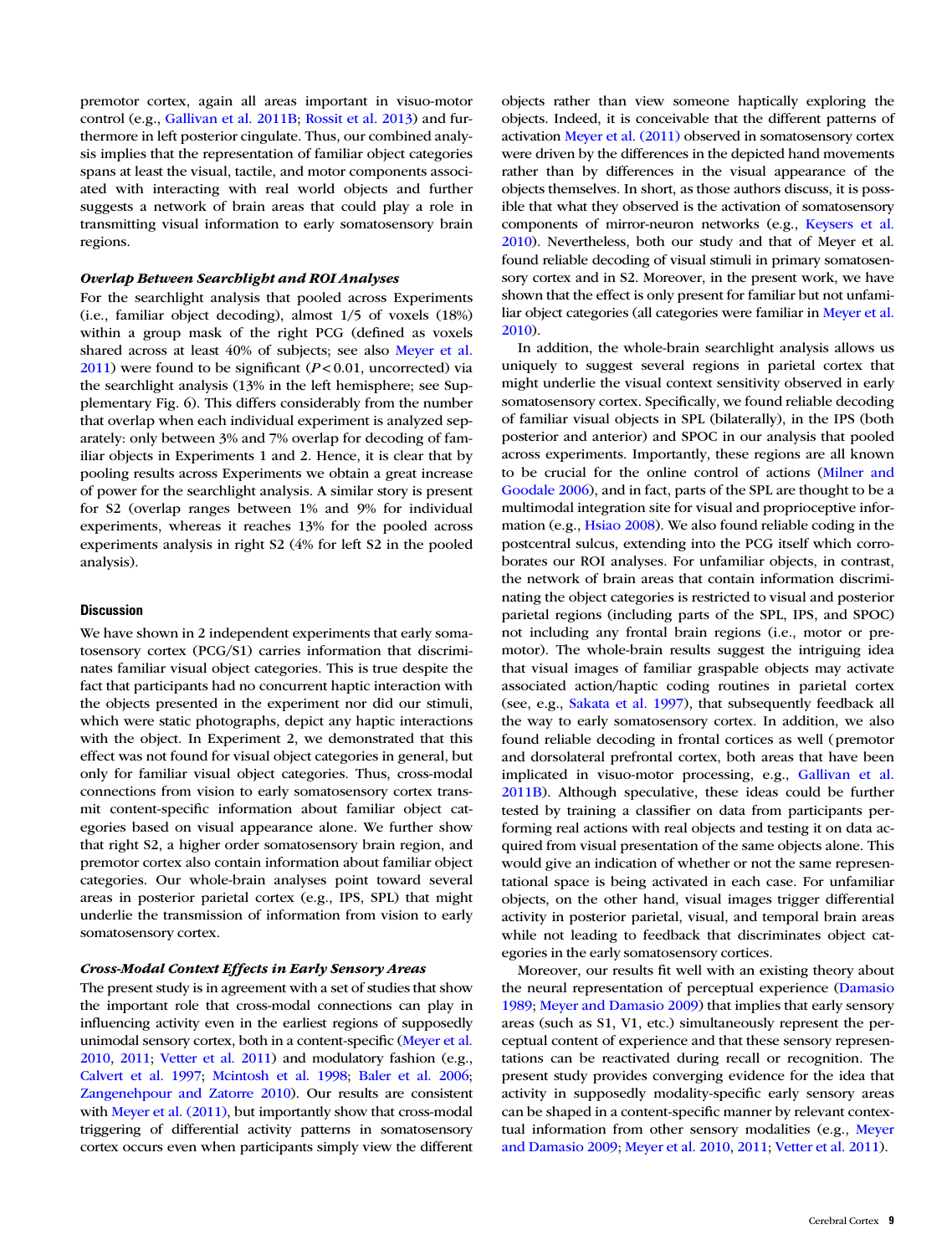## Finger-Pad Representations Within the PCG

We demonstrated that reliable decoding of familiar visual objects was possible in the PCG even when limiting our analysis to those voxels that are highly responsive to tactile stimulation of the finger-pads. In fact, these decoding analyses worked best when we selected voxels both from contra- and ipsilateral stimulation (Experiment 2), implying that higher order areas within the PCG (area 2) may underlie the present decoding effects. In addition, in Experiment 1, these analyses produced more robust classification in the right PCG which was subject to ipsilateral finger-pad stimulation in the localizer (i.e., the left-hand finger-pads) again suggesting the involvement of area 2 within the PCG. This evidence is further supported by our searchlight decoding analyses that reveal a cluster in the right postcentral sulcus that extends into posterior PCG, that is, area 2. In any case, these analyses imply that there is fine-grained information within the finger-specific representations of the somatosensory cortices that permits decoding of visual images of familiar object categories. It will be interesting in future research to attempt to localize such effects specifically to tactile or proprioceptive representations within the PCG and specifically to finger/hand representations versus those of another effector (e.g., leg).

# The Role of Prior Visuo-Haptic Experience

In Experiment 2 we demonstrated reliable decoding of familiar visual objects in bilateral PCG, right S2, bilateral premotor cortex, and of course in V1. Unfamiliar objects, on the other hand, were only reliably decoded in V1 (and on one subsampling analysis in right S2). In addition, within the PCG (when limited to finger-pad-sensitive voxels from both hemispheres) and premotor cortex, we found significantly stronger decoding for familiar than for unfamiliar visual objects. The whole-brain decoding analysis revealed reliable decoding in similar occipito-temporal and posterior parietal areas (IPS, SPL, and SPOC) for both familiar and unfamiliar object categories. However, we did not find any evidence of decoding for unfamiliar objects in more anterior parietal regions in any analysis carried out, that is, the postcentral sulcus or the PCG whereas for familiar objects, both the ROI analyses and the searchlight results (when pooled across experiments and in Experiment 1 by itself) provide evidence of reliable decoding within the PCG. We initially used familiar visual objects as we expected that cross-modal activation of object-specific activity patterns within early somatosensory cortex would be most likely to be detected with such objects since strong links already exist between different sensory modalities from joint multisensory experience for such object categories (see [Meyer](#page-11-0) [and Damasio 2009\)](#page-11-0). Unfamiliar visual objects, however, just like familiar objects also afford certain grasping actions and tactile sensations directly from the visual appearance alone: hence it might still be useful and advantageous to activate early somatosensory representations even in this case, where such novel objects would be mapped onto our previous visuohaptic experience and hence could still potentially trigger differential activity even in early somatosensory cortex. It may just be much harder to detect such effects in this case. This is especially true if we consider predictive coding as the basic computational strategy of the brain (see, e.g., [Clark 2013](#page-10-0); [Muckli et al. 2013\)](#page-11-0). Although we did not find reliable decoding of novel object categories in the present experiment, we did not consistently find greater decoding for familiar than unfamiliar object categories across our analysis: the 2 compelling exceptions to this were in premotor cortex and in the PCG (when selecting only voxels responsive to finger-pad stimulation of both hands). One prediction of this hypothesis would be the existence of a gradient of decoding accuracy as a function of the amount of visuo-haptic experience a participant has with different sets of object categories. In addition, a further important test of the role of visual haptic experience in causing the present effects would be to explicitly train participants with a set of novel objects (visuo-haptically) and then examine at what stage of learning such objects could be decoded in the PCG, from visual presentation alone.

Additional analyses demonstrated that within-category decoding effects were absent for familiar objects in the PCG in both experiments. This is what we would expect if the between-category decoding results are due to motor/grasping affordances since these are constant within a category but differ across categories. If motor/grasping affordances are indeed responsible for the present effects then this would predict that decoding accuracy in the PCG should be higher across a set of familiar objects that have more distinct motor affordances than for a set that have more similar affordances. For unfamiliar objects, on the other hand, for 2 of 3 of the object categories, no within-category decoding was detected in the PCG, as expected. However, somewhat puzzlingly, reliable within-category decoding was found for the "spikies" object category within the PCG.

Specifically, in the context of presentation of the familiar object categories that are associated with hand-grasping actions (wine glasses, mobile phones, and apples), presentation of images from the "spikies" category might be especially attention grabbing (indeed these objects do lead to qualitatively high levels of BOLD signal amplitude, see [Sup](http://cercor.oxfordjournals.org/lookup/suppl/doi:10.1093/cercor/bht292/-/DC1)[plementary Fig. 3\)](http://cercor.oxfordjournals.org/lookup/suppl/doi:10.1093/cercor/bht292/-/DC1). This could reflect the potential for injury that might result from performing a hand grasp to such objects. No other object category presented in the current experiments would appear to possess such a quality. Existing research has shown, furthermore, that simply viewing others in painful encounters (e.g., grasping a broken glass), leads to reliable activity within the somatosensory cortices, even within the PCG or S1 (see [Keysers et al. 2010](#page-11-0); [Morrison et al. 2013](#page-11-0)). We speculate that, in the present case, this particular object category might have triggered increased sensitivity in the PCG due to the potential for pain that in turn leads to reliable within-category discrimination. Although this result might seem odd given the absence of any between-category decoding for unfamiliar objects it is possible to achieve such a result given the mathematics of machine learning algorithms.

## Decoding in Premotor Regions

In Experiment 2, we found reliable decoding of familiar objects in premotor cortex. This is in contrast to Experiment 1 where no reliable decoding of familiar objects was observed in this region. Recall that Experiment 2 was explicitly designed to remove any requirements for a motor response during the fMRI scanning whereas Experiment 1 required such a response (button press). Thus, it seems reasonable that any feedback from vision to pre-motor cortex was overwritten by the need for planning a motor action. Indeed, [Gallivan et al. \(2013\)](#page-10-0) have shown that both left and right premotor areas (both ventral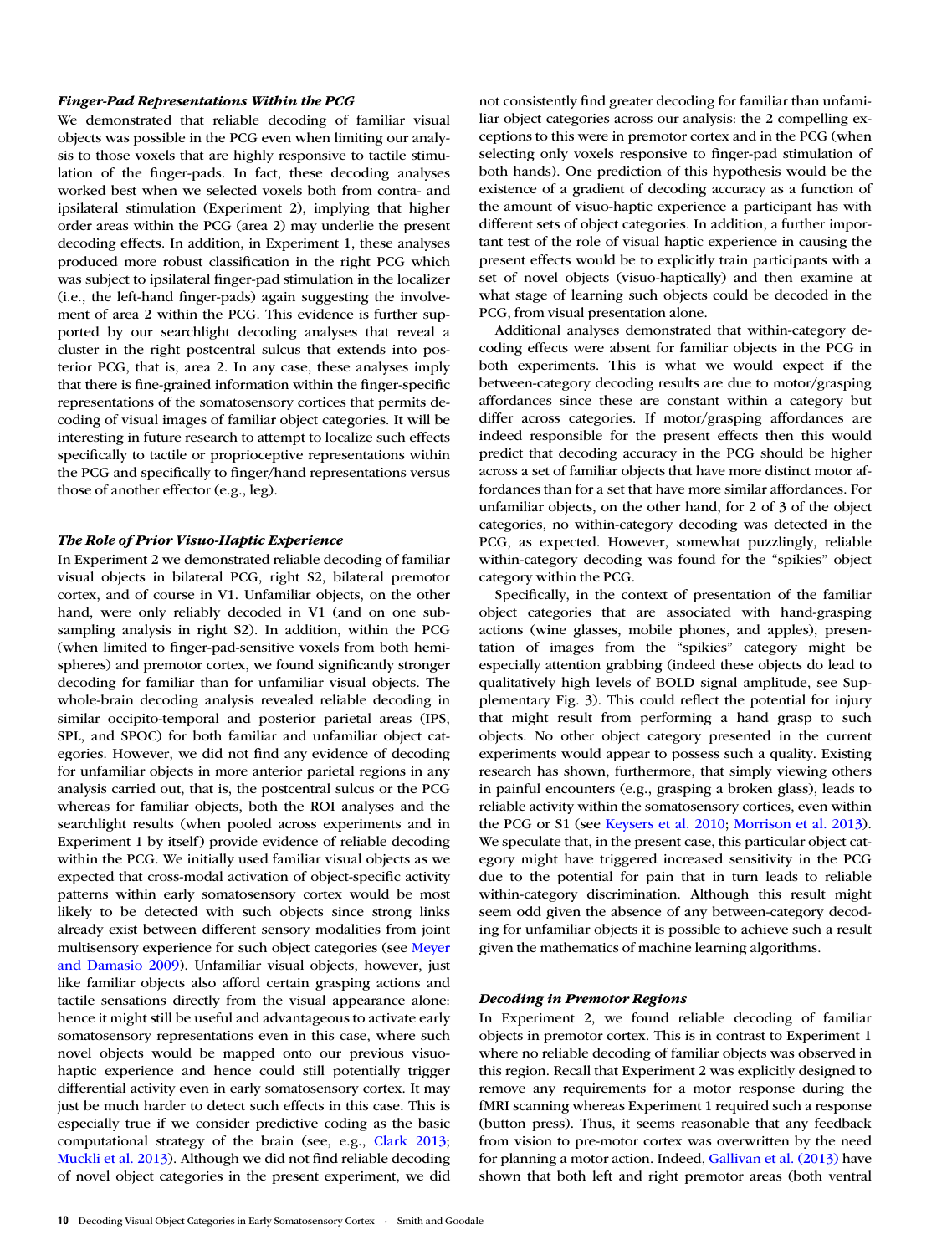<span id="page-10-0"></span>and dorsal) code information during the planning phase of an action about both left and right hand actions.

# The Role of Somatosensory Imagery

Visual imagery can activate the earliest sensory areas (i.e., V1) if sufficient detail is required in the mental image (see [Kosslyn](#page-11-0) [et al. 2000](#page-11-0)). This however requires a task optimized for generating a detailed visual image (e.g., visualizing line drawings of objects at different sizes: [Kosslyn et al. 2000](#page-11-0)). Moreover, [Stokes](#page-11-0) [et al. \(2009\),](#page-11-0) using MVPA, did not detect reliable decoding in early visual areas when subjects were asked to explicitly imagine the letters X or O. In the present experiments, we used orthogonal tasks requiring participants to fixate and either to detect color changes of the fixation marker (Experiment 1) or to count such changes and report the total number at the end of a run (Experiment 2). There was hence no task (volitional) requirement to form explicit mental images regarding the somatosensory (or motor) associations that the visual object images could potentially bring to mind. Although it is conceivable that our results might be explained to some extent by somatosensory imagery mechanisms, it seems unlikely that presentation of visual object images alone, with no task instruction to form detailed somatosensory images of such objects, would be expected to generate discriminable patterns of activity in the earliest regions of somatosensory cortex (i.e., S1). If imagery did occur during the present task then it must have been automatically generated by pre-existing links between vision and somatosensation for our particular object categories (see also [Zangenehpour and Zatorre 2010](#page-11-0)). Thus, although we cannot rule out imagery as a potential mechanism we argue that it is unlikely that "explicit" mental imagery underlies the present effects. In future, a rapid event-related design and short stimulus presentation durations could be used in order to further explore this question.

## Conclusion

We have shown that familiar visual object categories can be discriminated in early regions of somatosensory cortex (S1 and S2), in the absence of concurrent somatosensory stimulation and in the absence of any object-hand interactions in the visual stimuli. Thus, cross-modal connections from vision to the primary somatosensory cortex transmit content-specific information about familiar object categories. We have further highlighted several areas in the parietal lobe (IPS, SPOC, SPL) that may underlie the transmission of information from visual to early somatosensory cortex. Our results fit well with theories on the neural representation of perceptual experience that suggest that early sensory areas jointly represent the perceptual contents of experience (e.g., Damasio 1989; [Meyer and](#page-11-0) [Damasio 2009\)](#page-11-0).

#### Supplementary Material

[Supplementary material can be found at: http://www.cercor.oxford](http://cercor.oxfordjournals.org/lookup/suppl/doi:10.1093/cercor/bht292/-/DC1) [journals.org/](http://cercor.oxfordjournals.org/lookup/suppl/doi:10.1093/cercor/bht292/-/DC1)

# Funding

F.W.S. was supported by a salary award from the NSERC-CREATE program. The research was supported by a grant to M.A.G. by the Canadian Institutes of Health Research.

#### Notes

We thank Adam Mclean for help with I/O card setup and operation of the somatosensory stimulation device, and Stephanie Rossit for discussions about the functions of parietal cortex and insightful comments on the manuscript. Conflict of Interest: None declared.

# **References**

- Amunts K, Malikovic A, Mohlberg H, Schormann T, Zilles K. 2000. Broadmann's areas 17 and 18 brought into stereotaxic space-where and how variable? Neuroimage. 11:66–84.
- Baler B, Kleinschmidt A, Muller NG. 2006. Cross-modal processing in early visual and auditory cortices depends on expected statistical relationship of multisensory information. J Neurosci. 26: 12260–12265.
- Calvert GA, Bullmore ET, Brammer MJ, Campbell R, Williams SCR, McQuire PK, Woodruff PWR, Iversen SD, David AS. 1997. Activation of auditory cortex during silent lipreading. Science. 276:593–596.
- Chang CC, Lin CJ. 2011. LIBSVM: a library for support vector machines. ACM Trans Intell Syst Technol. 2:27.
- Chen Y, Namburi P, Elliott LT, Heinzle J, Soon CS, Chee MW, Haynes JD. 2011. Cortical surface-based searchlight decoding. Neuroimage. 56:582–592.
- Clark A. 2013. Whatever next? Predictive brains, situated agents and the future of cognitive science. Behav Brain Sci. 36:181–204.
- Coutanche MN, Thompson-Schill SL. 2012. The advantage of brief fMRI acquisition runs for multi-voxel pattern detection across runs. Neuroimage. 57:1113–1119.
- Damasio AR. 1989. Time-locked multiregional retroactivation: a systems-level proposal for the neural substrates of recall and recognition. Cognition. 33:25–62.
- Driver J, Noesselt T. 2008. Multisensory interplay reveals cross-modal influences on 'sensory-specific' brain regions, neural responses and judgements. Neuron. 57:11–23.
- Duda RO, Hart PE, Stork DG. 2001. Pattern classification. New York: Wiley.
- Eickhoff SB, Amunts K, Mohlberg H, Zilles K. 2006B. The human parietal operculum. II. Stereotaxic maps and correlation with functional imaging results. Cereb Cortex. 16:268–279.
- Eickhoff SB, Schleicher A, Zilles K, Amunts K. 2006A. The human parietal operculum. 1. Cytoarchitectonic mapping of subdivisions. Cereb Cortex. 16:254–267.
- Eickhoff SB, Stephan KE, Mohlberg H, Grefkes C, Fink GR, Amunts K, Zilles K. 2005. A new SPM toolbox for combining probabilistic maps and functional imaging data. Neuroimage. 25:1325–1335.
- Ethofer T, Van De Ville D, Scherer K, Vuilleumier P. 2009. Decoding of emotional information in voice-sensitive cortices. Curr Biol. 19: 1028–1033.
- Etzel JA, Gazzola V, Keysers C. 2008. Testing simulation theory with cross-modal multivariate classification of fMRI data. PLOS One. 3 (11):e3690.
- Gallivan JP, McClean DA, Flanagan JR, Culham JC. 2013. Where one hand meets the other: limb-specific and action-dependent movement plans decoded from preparatory signals in single human frontoparietal brain areas. J Neurosci. 33:1991–2008.
- Gallivan JP, McClean DA, Smith FW, Culham JC. 2011b. Decoding effector-dependent and effector-independent movement intentions from human parieto-frontal brain networks. J Neurosci. 31:17149–17168.
- Gallivan JP, McClean DA, Valyear KF, Pettypiece CE, Culham JC. 2011a. Decoding action intentions from preparatory brain activity in human parieto-frontal networks. J Neurosci. 31:9599–9610.
- Geyer S. 2003. The microstructural border between the motor and the cognitive domain in the human cerebral cortex. 1st ed. Wien: Springer.
- Geyer S, Ledberg A, Schleicher A, Kinomura S, Schormann T, Burgel U, Klingberg T, Larsson J, Zilles K, Roland PE. 2009. Two different areas within the primary motor cortex of man. Nature. 382: 805–807.